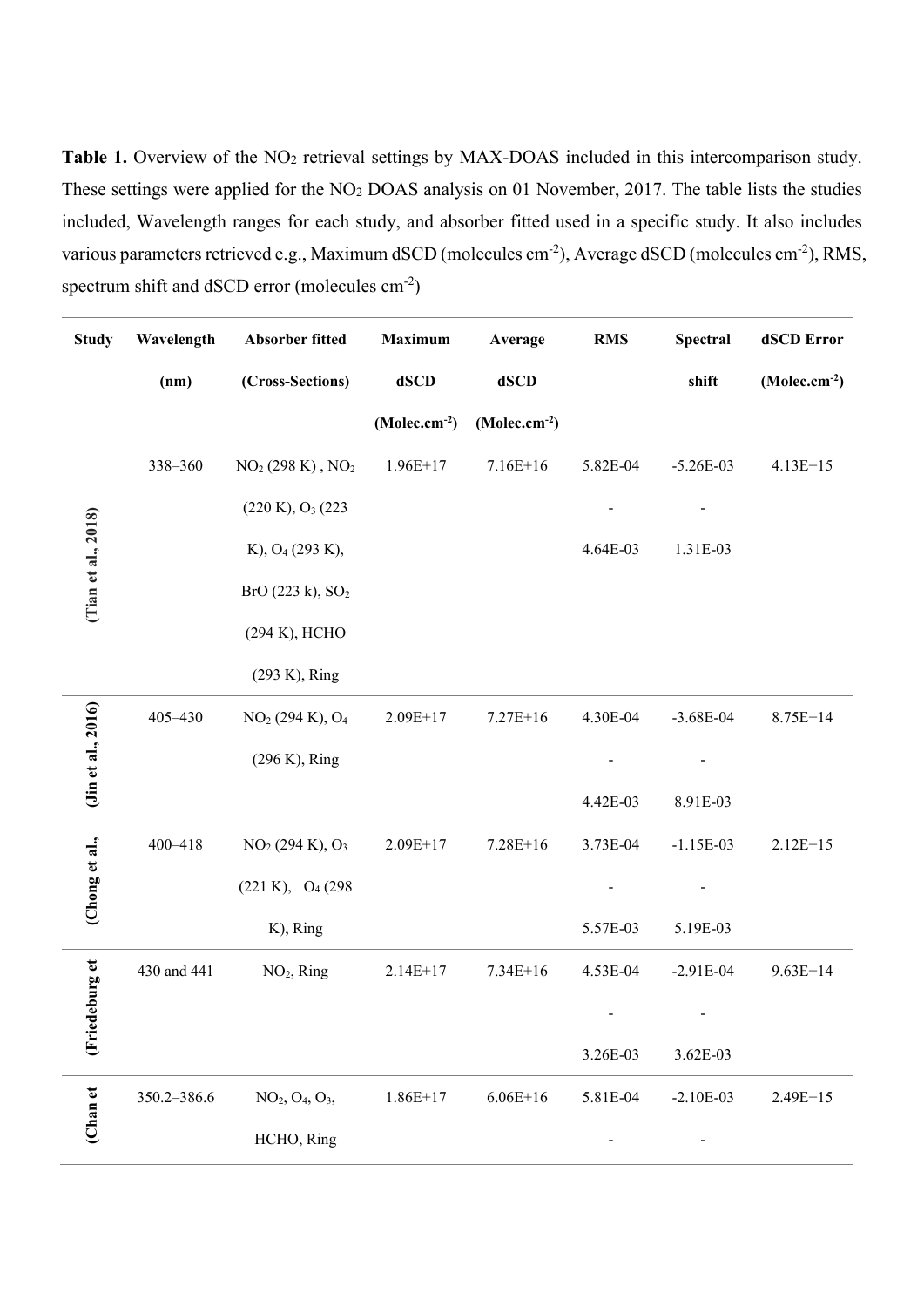|                           | 364-383 | NO <sub>2</sub> , O <sub>4</sub> , O <sub>3</sub> (243) | $1.93E+17$ | $6.03E+16$   | 5.10E-04 | $-2.05E-03$ | $2.67E+15$ |
|---------------------------|---------|---------------------------------------------------------|------------|--------------|----------|-------------|------------|
| (Lee et al., 2009)        |         | and 293 K), Ring                                        |            |              |          |             |            |
|                           |         |                                                         |            |              | 3.85E-03 | 1.65E-03    |            |
|                           | 405-455 | NO <sub>2</sub> (294K), O <sub>4</sub> ,                | $2.19E+17$ | $7.43E+16$   | 4.41E-04 | $-1.69E-04$ | $5.88E+14$ |
| (Khokhar et al.,          |         | $O_3(243K)$                                             |            |              |          |             |            |
|                           |         | $H2O(290K)$ , Ring                                      |            |              | 5.72E-03 | 4.74E-03    |            |
|                           | 435-456 | NO <sub>2</sub> (298K), O <sub>4</sub>                  | $2.23E+17$ | $7.47E+16$   | 4.36E-04 | $-1.80E-04$ | $7.72E+14$ |
|                           |         | (296K), O <sub>3</sub> (243K)                           |            |              |          |             |            |
|                           |         | H <sub>2</sub> O(298K),                                 |            |              | 6.96E-03 | 2.49E-02    |            |
| (Shaiganfar et al., 2015) |         | СНОСНО (296К)                                           |            |              |          |             |            |
|                           |         | Ring                                                    |            |              |          |             |            |
|                           | 405-455 | NO <sub>2</sub> (294K), O <sub>4</sub>                  | $2.12E+17$ | $7.51E+16$   | 5.17E-04 | $-1.80E-04$ | $5.82E+14$ |
| (Shabbir et al.,          |         | (296K), O <sub>3</sub> (241K)                           |            |              |          |             |            |
|                           |         | $H2O(290K)$ , Ring                                      |            |              | 5.72E-03 | 2.49E-02    |            |
| Drosoglou et al.,         | 400-450 | NO <sub>2</sub> (223K), O <sub>3</sub>                  | $1.91E+17$ | $6.45E+16$   | 4.36E-04 | $-1.46E-04$ | $6.93E+14$ |
|                           |         | (243K & 223K),                                          |            |              |          |             |            |
| ◡                         |         | Ring                                                    |            |              | 6.96E-03 | 2.48E-02    |            |
|                           | 351-390 | NO <sub>2</sub> (294K &                                 | $1.52E+17$ | $5.06E + 16$ | 4.36E-04 | $-2.08E-03$ | $2.15E+15$ |
| (Wang et al., 2017)       |         | 220K), O <sub>4</sub> (293K),                           |            |              |          |             |            |
|                           |         | $O_3(223K)$                                             |            |              | 6.96E-03 | 1.25E-03    |            |
|                           |         | НСНО(293К),                                             |            |              |          |             |            |
|                           |         | Ring                                                    |            |              |          |             |            |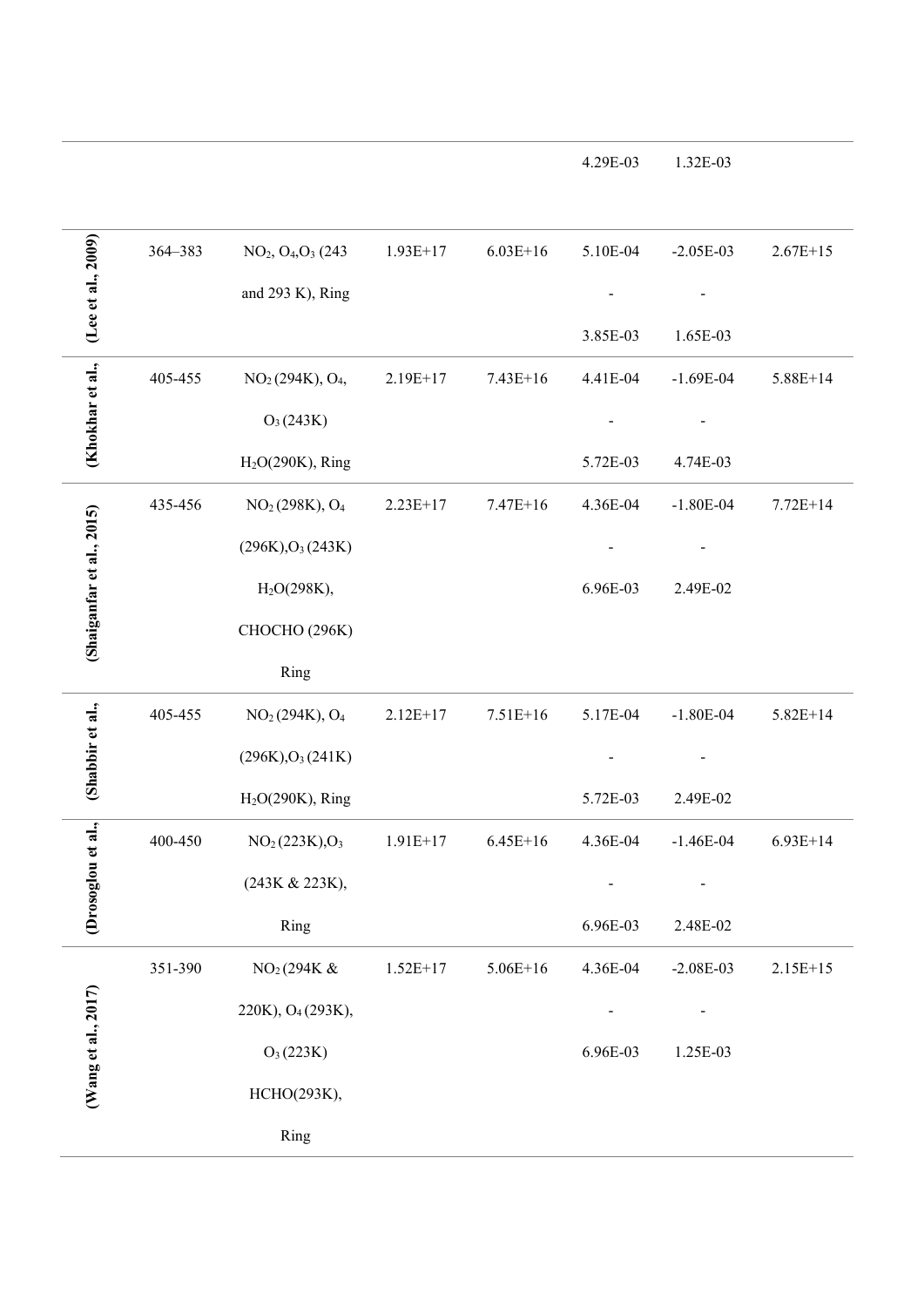|                              | 320-400 | $NO_2$ , $O_3$ (223K &                 | $1.48E+17$ | $4.59E + 16$ | 7.20E-04 | $-2.42E-03$ | $2.26E+15$ |
|------------------------------|---------|----------------------------------------|------------|--------------|----------|-------------|------------|
| (Leser et al.,               |         | 246K), O <sub>4,</sub> Ring            |            |              |          |             |            |
|                              |         |                                        |            |              | 6.45E-03 | 1.58E-03    |            |
|                              | 338-370 | NO <sub>2</sub> (298K &                | $1.58E+17$ | $5.62E+16$   | 5.94E-04 | $-4.44E-03$ | $2.38E+15$ |
| (Chan et al., 2020)          |         | 220K), O <sub>4</sub> (293K),          |            |              |          |             |            |
|                              |         | O <sub>3</sub> (223K & 243K)           |            |              | 4.45E-03 | 1.08E-03    |            |
|                              |         | НСНО(298К),                            |            |              |          |             |            |
|                              |         | $BrO(223K)$ , Ring                     |            |              |          |             |            |
| Drosoglou et al.,            | 411-445 | NO <sub>2</sub> (298K &                | $1.72E+17$ | $5.86E+16$   | 4.49E-04 | $-1.61E-04$ | 5.39E+14   |
|                              |         | $220K$ , $O_3(223K)$                   |            |              |          |             |            |
|                              |         | $H2O$ , Ring                           |            |              | 4.08E-03 | 5.68E-03    |            |
| (Ma et al., 2013)            | 400-420 | NO <sub>2</sub> (294K), O <sub>3</sub> | $1.84E+17$ | $6.38E+16$   | 4.39E-04 | $-8.09E-04$ | $1.82E+15$ |
|                              |         | (221K), O <sub>4</sub> (298K),         |            |              |          |             |            |
|                              |         | $H2O$ , Ring                           |            |              | 4.73E-03 | 1.43E-02    |            |
|                              | 410-435 | NO <sub>2</sub> (293K), O <sub>3</sub> | $2.12E+17$ | 7.38E+16     | 4.38E-04 | $-1.61E-04$ | $1.13E+15$ |
| Davis et al.,                |         | (293K & 243K),                         |            |              |          |             |            |
|                              |         | Ring                                   |            |              | 4.45E-03 | 6.54E-03    |            |
|                              | 338-370 | NO <sub>2</sub> (298K &                | $1.59E+17$ | $5.65E+16$   | 5.92E-04 | $-4.43E-03$ | $2.40E+15$ |
|                              |         | 220K), O <sub>4</sub> (293K),          |            |              |          |             |            |
|                              |         | O <sub>3</sub> (243K & 223K)           |            |              | 4.46E-03 | 9.85E-04    |            |
| (Dimitropoulou et al., 2020) |         | НСНО(297К),                            |            |              |          |             |            |
|                              |         | BrO (223K), Ring                       |            |              |          |             |            |
|                              | 405-445 | NO <sub>2</sub> (294K), O <sub>4</sub> | $2.19E+17$ | $7.42E+16$   | 4.41E-04 | $-2.56E-03$ | 5.80E+14   |
| (Khokhar et al.,             |         | (296K), O <sub>3</sub> (243K)          |            |              |          |             |            |
|                              |         | H <sub>2</sub> O(298K),                |            |              | 5.72E-03 | 2.44E-02    |            |